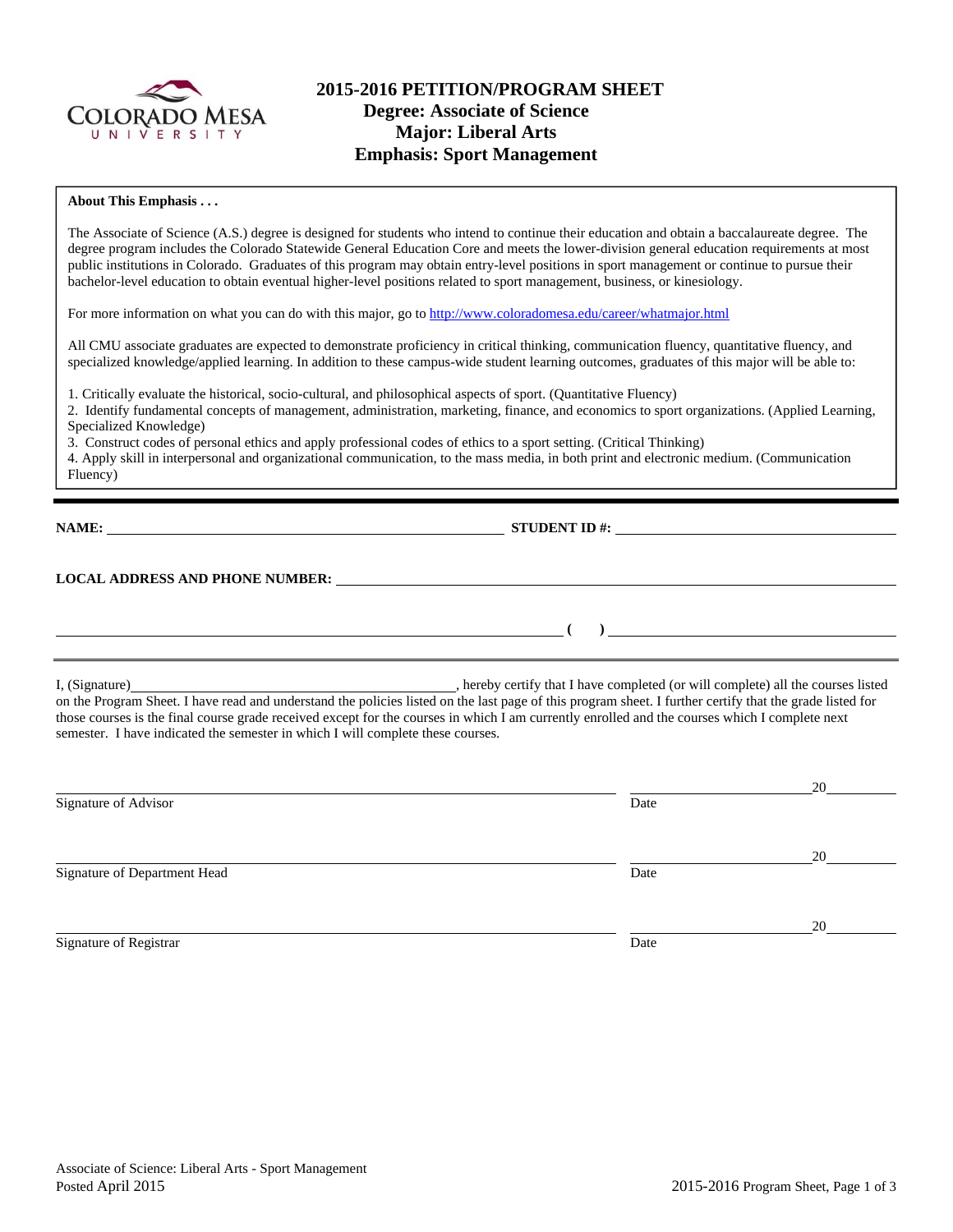#### **DEGREE REQUIREMENTS:**

- Minimum of 60 semester hours total (A minimum of 15 of the final 30 semester hours of credit at CMU).
- 2.00 cumulative GPA or higher in all CMU coursework
- 2.00 cumulative GPA or higher in area of emphasis
- Pre-collegiate courses (usually numbered below 100) cannot be used for graduation.
- A student must follow the CMU graduation requirements either from 1) the program sheet for the major in effect at the time the student officially declares a major; or 2) a program sheet for the major approved for a year subsequent to the year during which student officially declares the major and is approved for the stu by the department head. Because a program may have requirem specific to the degree, the student should check with the faculty advisor for additional criteria. It is the student's responsibility be aware of, and follow, all requirements for the degree being pursued. Any exceptions or substitutions must be approved by student's faculty advisor and Department Head.
- When filling out the program sheet a course can be used only on
- See the "Undergraduate Graduation Requirements" in the catalog for additional graduation information.

**ESSENTIAL LEARNING REQUIREMENTS** (31 semester hours) see the current catalog for a list of courses that fulfill the requirements below. If a course is on the Essential Learning list of options and a requirement for your major, you must use it to fulfill the major requirement and make a different selection within the Essential Lear requirement. The Essential Learning capstone course and co-requisite Essential Speech course (required for bachelor's degrees) cannot be as options for the below requirements.

| Course No                                                                | Title                      |   | Sem.hrs Grade Term/Trns |  |
|--------------------------------------------------------------------------|----------------------------|---|-------------------------|--|
| <b>English</b> (6 semester hours, must receive a grade of "C" or better) |                            |   |                         |  |
| <b>ENGL 111</b>                                                          | <b>English Composition</b> |   |                         |  |
| <b>ENGL 112</b>                                                          | <b>English Composition</b> | 3 |                         |  |

**Math** MATH 113 **or higher** (3 semester hours, must receive a grade of "C" or better) MATH 113 College Algebra 4\* \*3 credits apply to the General Ed requirements and 1 credit applies to elective credit

\_\_\_\_\_\_ \_\_\_\_ \_\_\_\_\_\_\_\_\_\_\_\_\_\_\_\_\_\_\_\_\_\_\_\_ \_\_\_\_ \_\_\_\_\_ \_\_\_\_\_\_\_\_

**Humanities** (3 semester hours)

| Course No Title     |                                                                                                                                                                                                    |               | Sem.hrs Grade Term/Trns                                         |
|---------------------|----------------------------------------------------------------------------------------------------------------------------------------------------------------------------------------------------|---------------|-----------------------------------------------------------------|
|                     | Social and Behavioral Sciences (6 semester hours)                                                                                                                                                  |               |                                                                 |
|                     | <b>Natural Sciences</b> (7 semester hours, one course must include a lab)<br><u> 1989 - John Harry Harry Harry Harry Harry Harry Harry Harry Harry Harry Harry Harry Harry Harry Harry Harry H</u> |               |                                                                 |
|                     |                                                                                                                                                                                                    |               |                                                                 |
| <b>HIST</b>         | <b>History</b> (3 semester hours)<br><u> 1988 - Andrea Barbara, martin a bhaile an t-</u>                                                                                                          | 3             |                                                                 |
|                     | <b>Fine Arts</b> (3 semester hours)                                                                                                                                                                |               |                                                                 |
|                     | <b>WELLNESS REQUIRMENT</b> (2 semester hours)                                                                                                                                                      |               |                                                                 |
|                     | KINE 100 Health and Wellness                                                                                                                                                                       | 1<br>1        | <u> 1989 - John Barn Barn, mars a</u>                           |
|                     | SPORT MANAGEMENT EMPHASIS REQUIREMENTS                                                                                                                                                             |               |                                                                 |
| (21 Semester Hours) |                                                                                                                                                                                                    |               |                                                                 |
| <b>CISB 101</b>     | <b>Business and Kinesiology Courses</b><br>ACCT 201 Principles of Financial Acctg<br><b>Business Information</b>                                                                                   | 3             |                                                                 |
|                     | Technology                                                                                                                                                                                         | 3             | <u> 1989 - Jan Barbara Barat III a Shekara Tanzania a Tsara</u> |
| <b>KINE 200</b>     | History and Philosophy of<br>Sport and P.E.                                                                                                                                                        | 3             |                                                                 |
| <b>KINE 205</b>     | Introduction to Sport<br>Management                                                                                                                                                                | 3             |                                                                 |
| <b>MANG 201</b>     | Principles of Management                                                                                                                                                                           | $\mathcal{R}$ |                                                                 |

MARK 231 Principles of Marketing 3 ECON 201 Principles of Macroeconomics 3

\*MATH 113 College Algebra 1

\_\_\_\_\_\_ \_\_\_\_ \_\_\_\_\_\_\_\_\_\_\_\_\_\_\_\_\_\_\_\_\_\_\_\_ \_\_\_\_ \_\_\_\_\_ \_\_\_\_\_\_\_\_ \_\_\_\_\_\_ \_\_\_\_ \_\_\_\_\_\_\_\_\_\_\_\_\_\_\_\_\_\_\_\_\_\_\_\_ \_\_\_\_ \_\_\_\_\_ \_\_\_\_\_\_\_\_ \_\_\_\_\_\_ \_\_\_\_ \_\_\_\_\_\_\_\_\_\_\_\_\_\_\_\_\_\_\_\_\_\_\_\_ \_\_\_\_ \_\_\_\_\_ \_\_\_\_\_\_\_\_

**Electives** (6 semester hours)